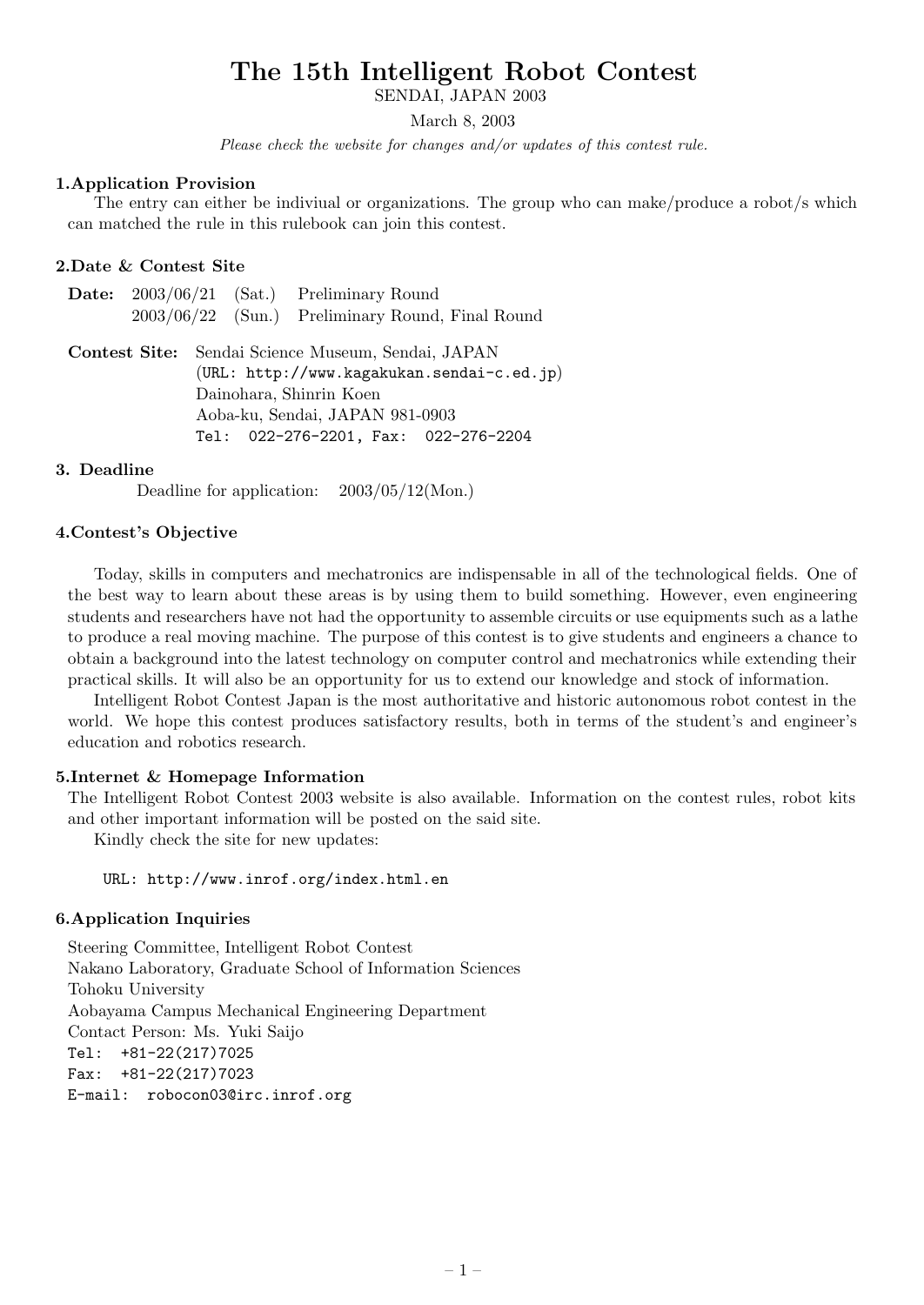In the following description, the number in **indicates** the item in page 9-10 (Details).

# **1 Outline**

An entry to this contest has to perform a predefined task in a fixed time. Except for at the starting point the robots must function autonomously.

The contest is divided into two categories, Challenge and Technical Courses. Below is the information of each category.

- **Challenge Course** In this course, Fifteen (15) balls [1] in 3 different colors [Green, Yellow, Pink] (5 balls of each color) are scatterred on top of the field (table). A free ball [2] will be given, and it will be at the sole discretion of the player, where the ball should be placed, e.g. on the table or in the robot itself. The objective is to transport the balls to the goal containers. All robots are evaluated according to Competition score and Performance, Challenge, Arts and Speed.
- **Technical Course** In this course, the robot has to deliver three different objects to its goals. A free ball [2] is also given for each player and the same rule applies to the free ball in the challenge course. Balls [3], Empty cans [4] and Soap boxes [5] will be scattered in the field. In one area of the field, a soap box, an empty cans and a ball are placed on top of each other (See Figure 4(d)). Participating entries for the Technical course can avail of additional points by introducing/performing a "Technical Theme" [6]. The points will be based on the difficulty of their theme.

# **2 Flow of the Competition**

#### **Contest Field**

Competition should be perform on the specified field (Fig.1: The competition field, Fig.2: Top view of the field, Fig.3: Goal Box)

#### **Size and Weight of the Robot**

If a robot [9] is not a self-contained type [7], the size and weight checking must be done where cable [8] is disconnected to the robot.

- (1) At the starting position, the robot [9] must be in the size of 450 mm(W) x 900 mm(H) x 450  $mm(L).$
- (2) The robot's weight must not exceed 20 Kg.

#### **How the robot should be controlled?**

- (1) Basically by computer, and if it's not controlled artificially, other means are also accepted [10].
- (2) Control systems (include power sources and others) can be installed on the robot itself, or can be connected with cables in a specific area in the field. If it's connected with cables, it must not touch the objects. Competitor should either hold the cable or attach the cables in a stick.

#### **Arrangement of Objects**

- **[Challenge Course]** The arrangement of the balls is shown in Fig.  $4(a)$ . There are eight  $(8)$ regions separated by dashed line. The balls in each of the region will be placed randomly.
- **[Technical Course]** There are fifteen (15) different objects in the course. Seven (7) tennis balls, four (4) empty cans, and four (4) soap boxes. The arrangement of the objects are divided into pattern area and random area. These areas are depicted in Fig. 4(c).

#### **Pattern Area**

There are a total of seven (7) objects in this area [Three (3) tennis balls, two (2) empty cans, and two (2) soap boxes]. The pattern plate  $[ABCD]$  (as shown in Fig. 4(c)) is used for arranging the 7 objects in it. These objects will be arranged in one of the 4 Possible patterns in the rectangular Plate ABCD. This pattern will be decided through a lottery. When the objects are arranged on the plate  $(Fig.4(b))$ , one of the corner points  $(A,B,C,D)$ is being fixed at point  $Q$  (see Fig.  $4(c)$ ). In the case of B or D, the pattern plate is turned face down. Objects (balls, box, and cans) will be placed in the orifice of the plate. The soap box will be placed where its smallest surface is attached to the table and the largest surface is parallel to the y-axis in Fig.  $4(c)$ .

At one of the orifice, a soap box, an empty can and a tennis ball are placed on top of each other. This is referred to as the "TOWER".

**Random Area** There are a total of 8 objects in the random area (Four (4) tennis balls, two (2) empty cans, and two (2) soap boxes). Also in this area, a tower is placed, where an soap box, an empty can and a tennis ball is placed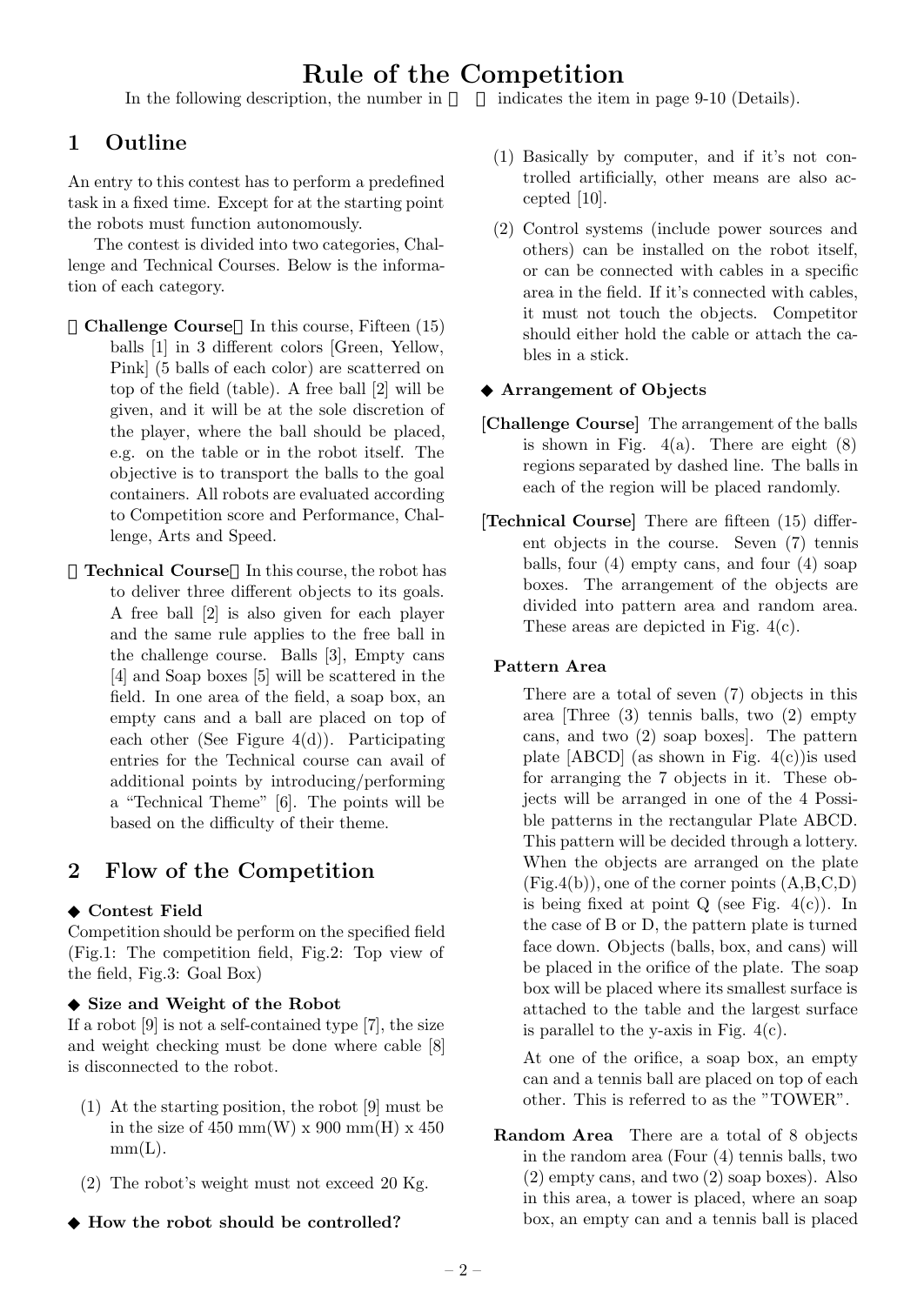

(b) Top view of the competition field

**Fig 1: Sketch of the Competition Field (Tables)**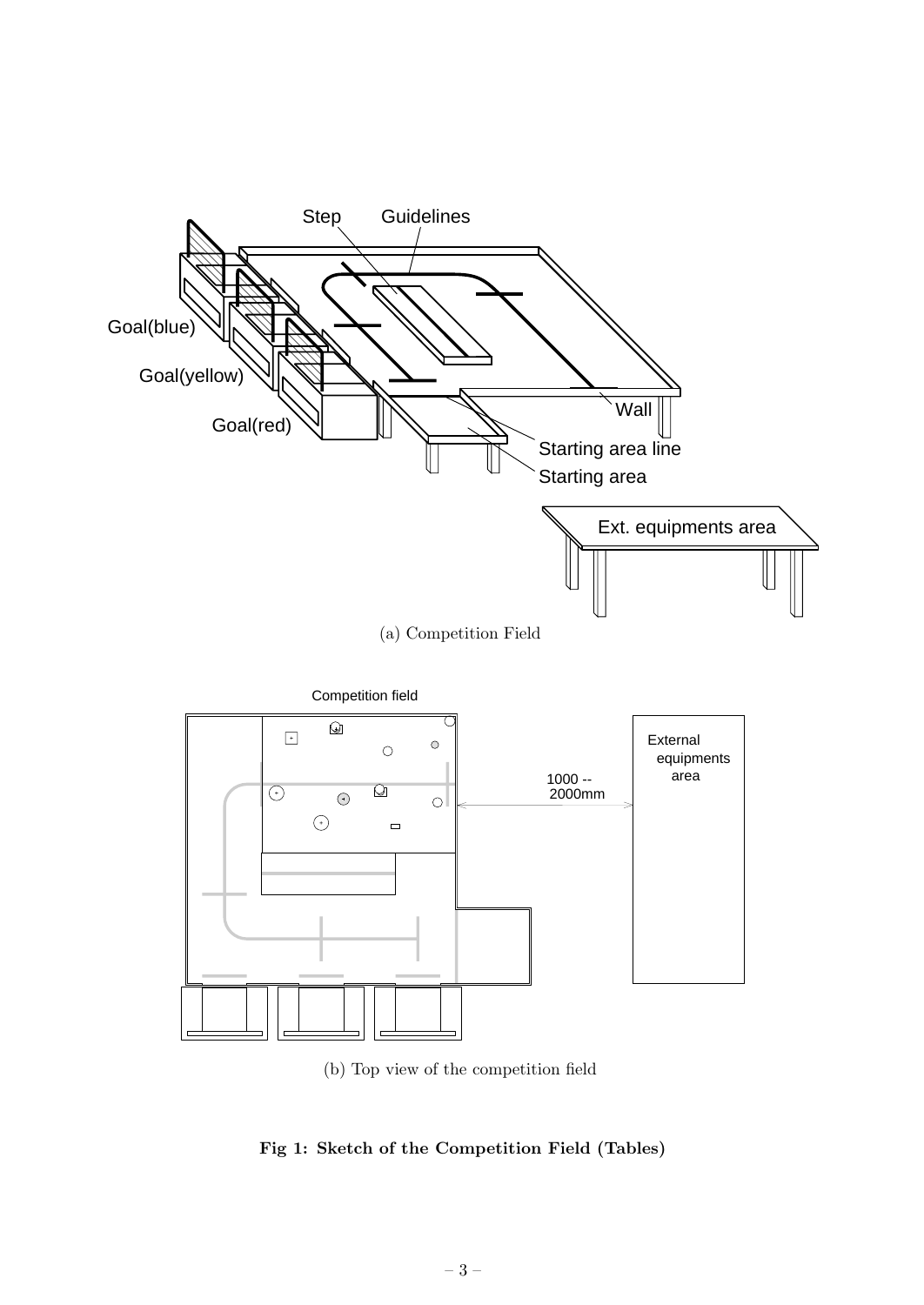

| Field              | the floor: Made by lauan [19], Thickness: 15mm                            |
|--------------------|---------------------------------------------------------------------------|
|                    | the wall: Made by lauan [19], Thickness: 12mm                             |
|                    | Color: horizontal surface=white vertical surface=yellow (painted)         |
| <b>Step</b>        | Made by lauan [19], Height: 40mm                                          |
|                    | Color: horizontal surface=white vertical surface=yellow (painted)         |
| Guiding Line       | vinyl tape, Width: 19mm, Max. Error of width: -2mm, Color: black          |
| Box of Goal        | Thickness: 9mm, Made by lauan [19], Color: blue, yellow and red (painted) |
| Bucket             | plastics                                                                  |
| Net                | Green Net for baseball with $40 \text{mm} \times 40 \text{mm}$ stitch     |
| Frame of the Net   | pipes (dimeter is $28mm$ )                                                |
| Starting Area Line | Same with the Guiding Line                                                |
|                    |                                                                           |

# **Fig 2: Top view of the Competition Field**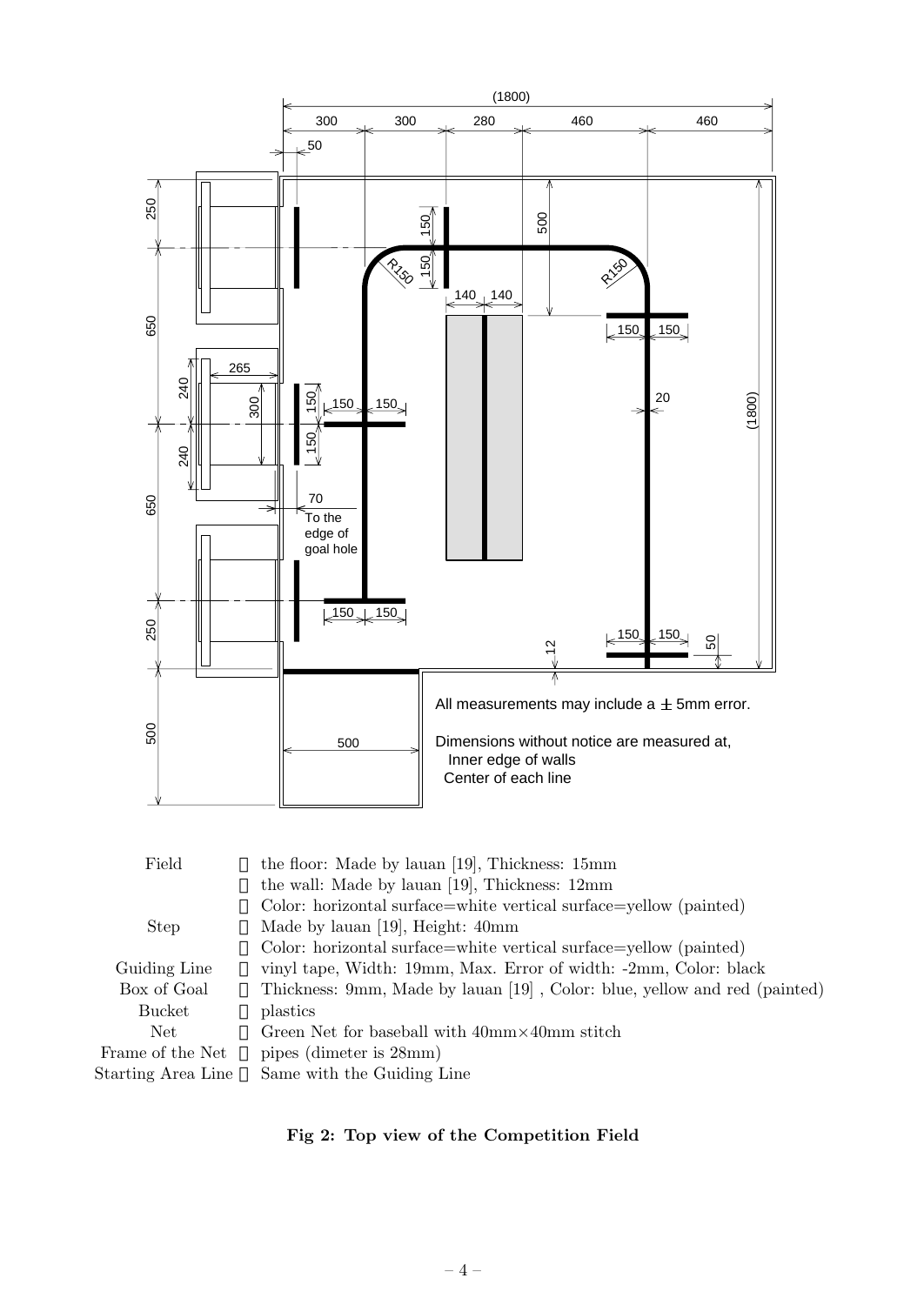

**Fig 3: Goal Box**

on top of each other, which is being referred to as "TOWER" (see Fig.  $4(d)$ ).

The different objects will be placed within the five (5) specified area (rectangle frame) as shown in Fig. 4(c). And the placement area of each object will be decided through a lottery.

#### **Preparations**

The competitor can only enter the competition field after the instruction of the referee. Control system and other attachments/peripherals must be in a specific area (see Fig.  $1(a)$ )which will be notified in advance. The voltage source is 100V 50Hz. The computers can be turned on before entering, but the wireless communication device must be turned off.

### **Number of people allowed to enter the presentation field**

Only two people are allowed during the competition [11].

# **Area of performance**

#### **Robot**

Topview of the competition tables (Fig.  $1(a)$ ), stares, goals, including the enclosure at the sides of the tables (40 cm in height, Fig. 5).

#### **Participants**

Within the area of the competition tables and the table of the peripherals.

#### **Contest Rule**

#### **Commencement**

(1) The total time for each entry is 12 minutes, divided into 2 minutes for preparation, and 10 minutes for the competition. In the preliminary round, each entry will only have 7 minutes, where 5 minutes is for the competition. Team should wait outside the competition area until the referee authorize him to prepare for the competition.

The referee will give one "free ball" and the contestant can placed the ball anywhere in the competition field or can even place it in the robot. After the preparation, the competitor should inform the referee in order to receive a permission to begin the robot's motion. If the preparation could not be finished within the specified time (2 min.), then the time for the competition will be started, which basically reduces the competition time. For example, during the preliminary round, where the total time is 7 minutes  $(5 \text{ min}$ utes for competition and 2 minutes for preparation), if one participant has exceeded the limit of preparation by 1 minute (3 minutes for the preparation), then his competition time will only be 4 minutes.

(2) The robot must be placed inside the starting area. The robot's initial condition can be choosen as the competitor pleases. It can be set to any direction, refer to Fig. 6. Cables [8] or other peripherals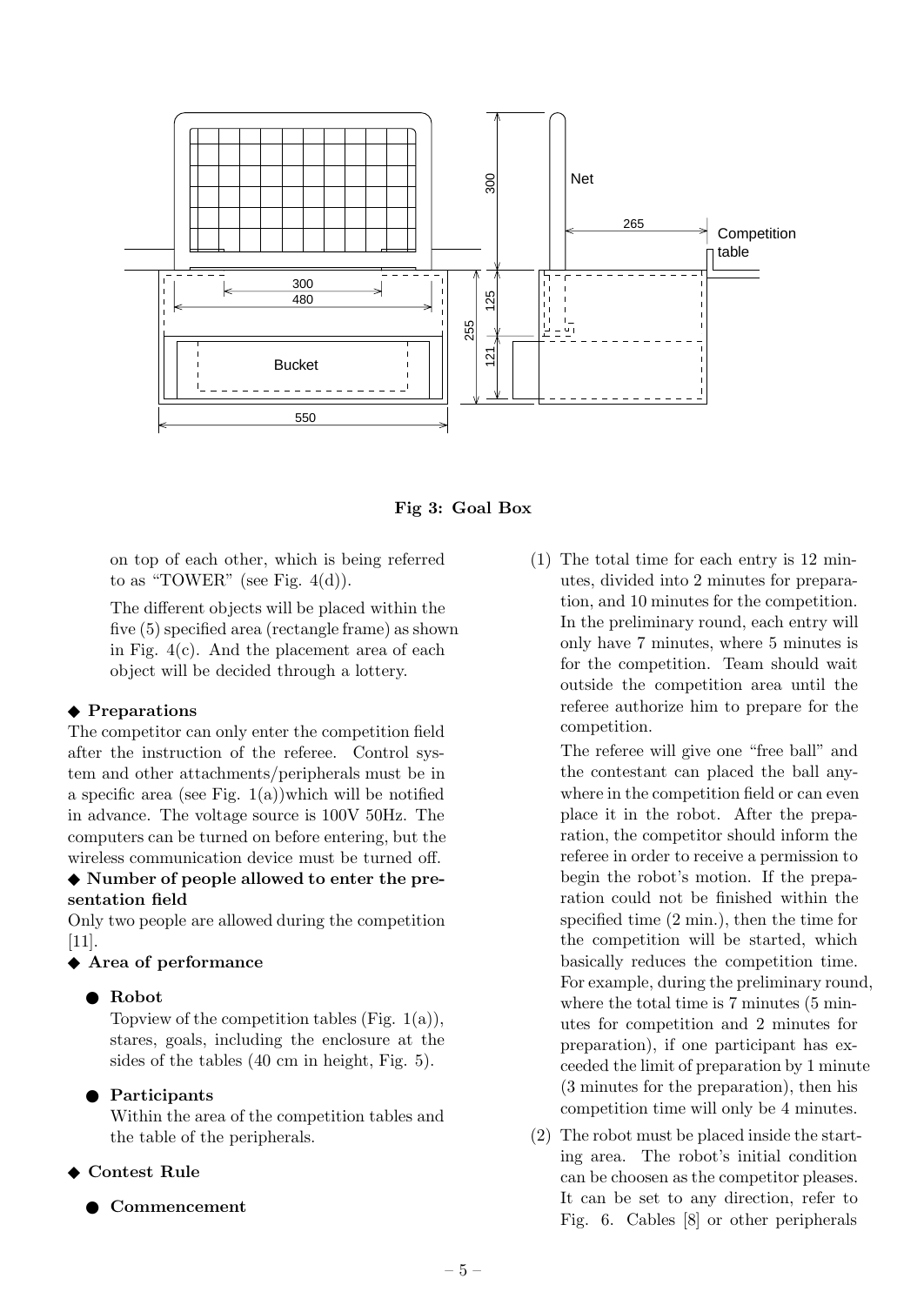



(a) Object arrangement of Challenge Course



(b) Object Arrangement of Technical Course



**Fig 4: Object's arrangement**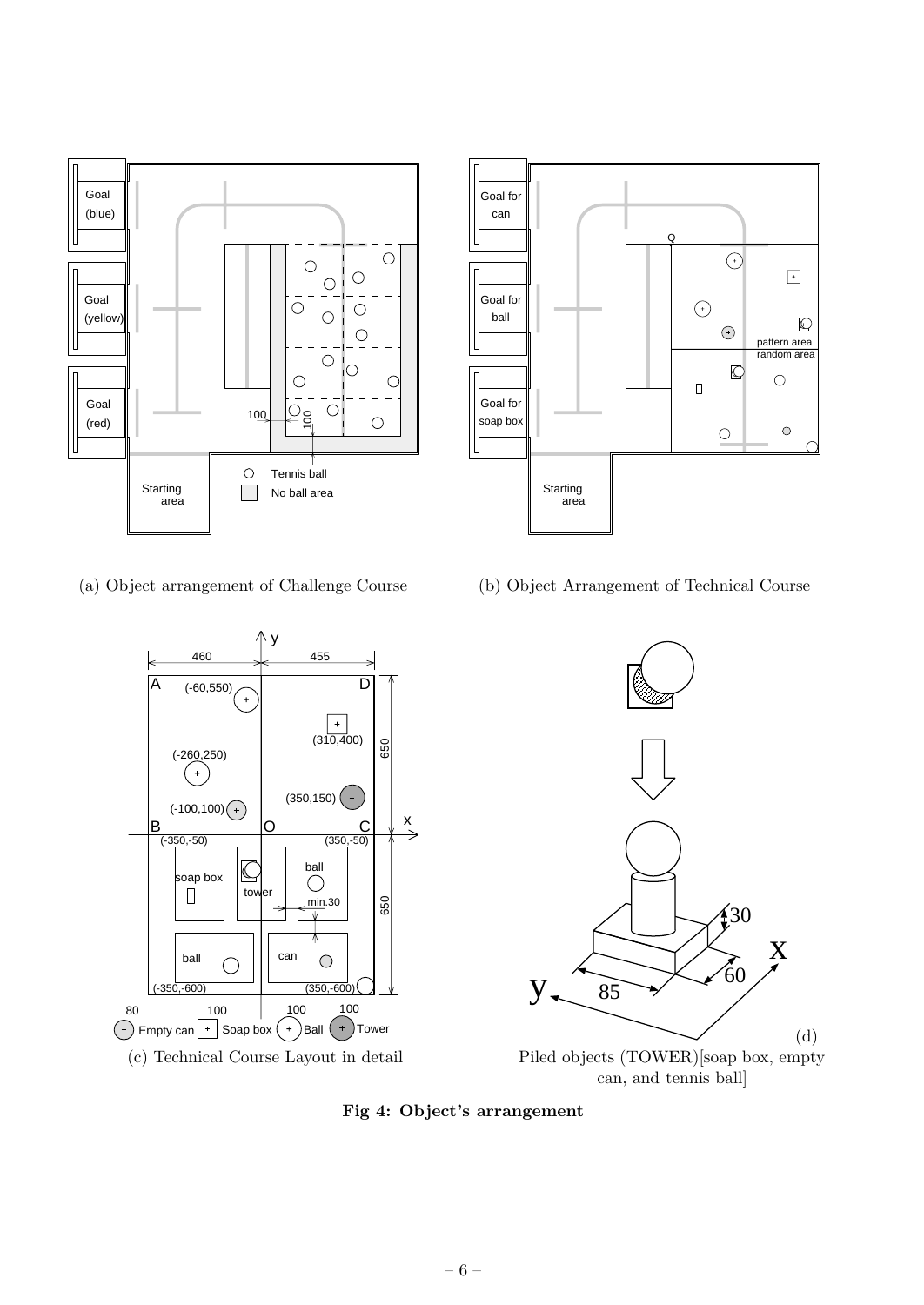

Goal Net: only available for rebounding the object [18]

**Fig 5: Performance Area**

are not allowed to be placed on the table except on the starting area.

(3) If multiple robots are used, starting each of them should be done once. This mean, that, the competitor cannot start one robot, and wait for some time and start again the other robot.

### **While the robots are in operation**

- (1) In case if the robot fails/stuck, the competitor can either restart again (RETRY), or give up the competition.
- (2) If the objects (tennis balls or empty cans or soap boxes) fall down from the table, it is not allowed to return them back to their original places except when the competitor declares a "RETRY".
- (3) The cables (which are connected to the robot) should not touch the objects intentionally.
- (4) Touching the robot while in motion is a violation which will disqualify the competitor. The game will be halted temporarily when the competitor declares a "RETRY".
- (5) The chief referee can disqualify any competitor if it is found violating the prescribed rule in this competition.

# **Retry**

(1) In declaring a RETRY, the competitor should raise his hands and announce a "RETRY" audibly (Since during the competition the place is quite noisy).

- (2) Retry is considered when the competitor declares it to the chief referee and is recognized by the latter. In this case, the competition time would be paused for a short time in order to rearrange the objects. But if the objects wasn't move from its original position then the time will not be paused. In the challenge course, when any objects were moved by the robot, the staff will re-arrange all the objects. But in Technical course, only the objects that were moved will be rearranged.
- (3) Once Retry is acknowledge by the referee, all the objects which is already in the goals will be return to its original position and that points incurred will become void. And if the robot would have taken an object at that time, the competitor must take it off. Arrangement of the objects will be done by the staff of this contest [13].
- (4) When the competitor are ready to restart their robot, he should declare it to the chief referee. Once acknowledged, the competitor can start his robot.
- (5) Competitor can only declare a "Retry" three (3) times.

# **Completion**

The competition only finishes in three cases:

- (1) The competition time is already over (5 minutes for preliminary round, and 10 minutes for the Final round).
- (2) The competitor declares it finished.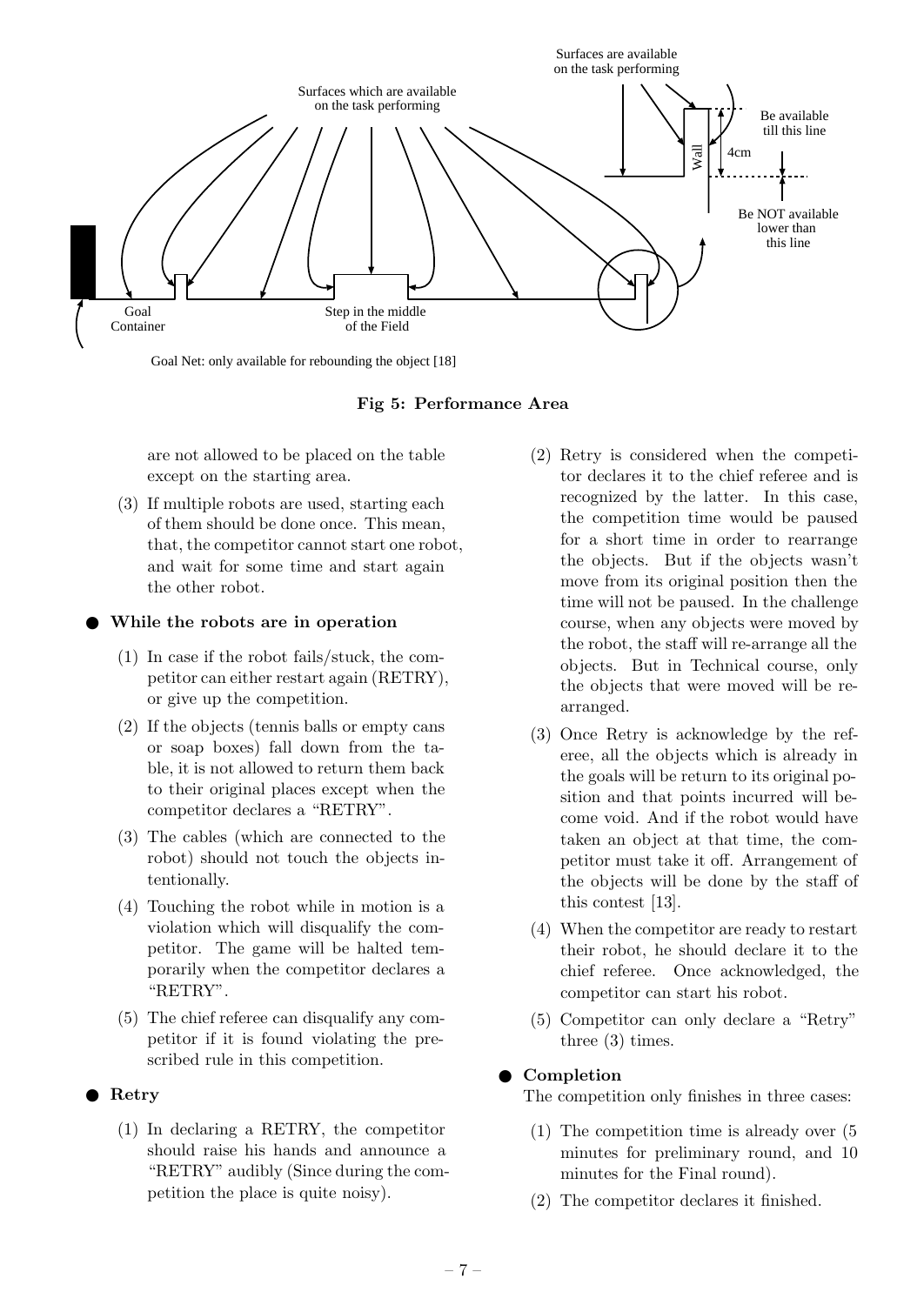

**Fig 6: Starting position of the Robot**

(3) If the robot cannot cross the start line in 3 minutes from the start of the competition.

After the competition, the competitor should take the robot and other equipments out of the field as soon as possible.

#### **Point system of the competition**

- (1) When the competition finishes, the objects [16] which are in the buckets [15] of goal boxes will be recorded as the competition score. "No Record" [17]is used instead of "0 point" when there is no object in the buckets.
- **Challenge Course** The correct goal for the green, yellow and pink balls is blue, yellow and red respectively. For each ball that is delivered to its correct goal, there would be three (3) points for each. Only one (1) point will be recorded if an object delivered into a wrong goal. Therefore, a total of 45 points when all of them are delivered correctly. The free ball has 5 points and it could be delivered to any of the goals, Therefore a total of 50 points will be obtained , when all the balls are delivered correctly.
- **Technical Course** Four (4) points for each ball, six (6) points for each can or soap box. Therefore, a total of 80 points when all the objects are delivered in their respective bucket. Only one (1) point will be recorded if an object delivered into a wrong goal.

(2) In the second preliminary round and the final round, the robots will be judged according to performance, challenge, art, and speed points in the Challenge course. And performance and Technical Theme points in the Technical Course.

**Challenge Course** The judges will score the following, Performance - 20 points, Challenge - 10 points, Art (Robot Design) - 10 points, Speed - 10 points. A total of 50 points.

### *•* **Performance Points**

This is evaluated according to how the robot performs on the collections of objects, the method used and etc.

### *•* **Challenge Points**

This is evaluated according to the advance method or technology that a competitor used during the competition. This is also given to participants who are very young or elderly people.

### *•* **Art Points**

This is based on the decoration or the built of the robot.

### *•* **Speed Points**

This is based on the movement of the robot.

- **Technical Course** The judges will score the following, Art - 10 points, and Performance - 10 points. A "Technical theme" point is another 20 points. This theme points will only be given in the case where the robot conforms and implements the "Technical Theme" that introduced by the participants. A total of 120 points for the best entry in this course.
	- *•* **Art Points**

This will be based on how the robot is build and its motion.

#### *•* **Performance Points**

This is based on the robots movement, and anything that could impress the audience (Entertainment).

#### *•* **Technical Theme Points**

This is based on the difficulty of the team theme.

#### **Penalty**

When the referee found the competitor performed something against the rules and makes a warning about it, it will be a penalty of 10 points. Each warning called is a 10-point deduction.

#### **Prohibited actions**

Six (6) things as follows,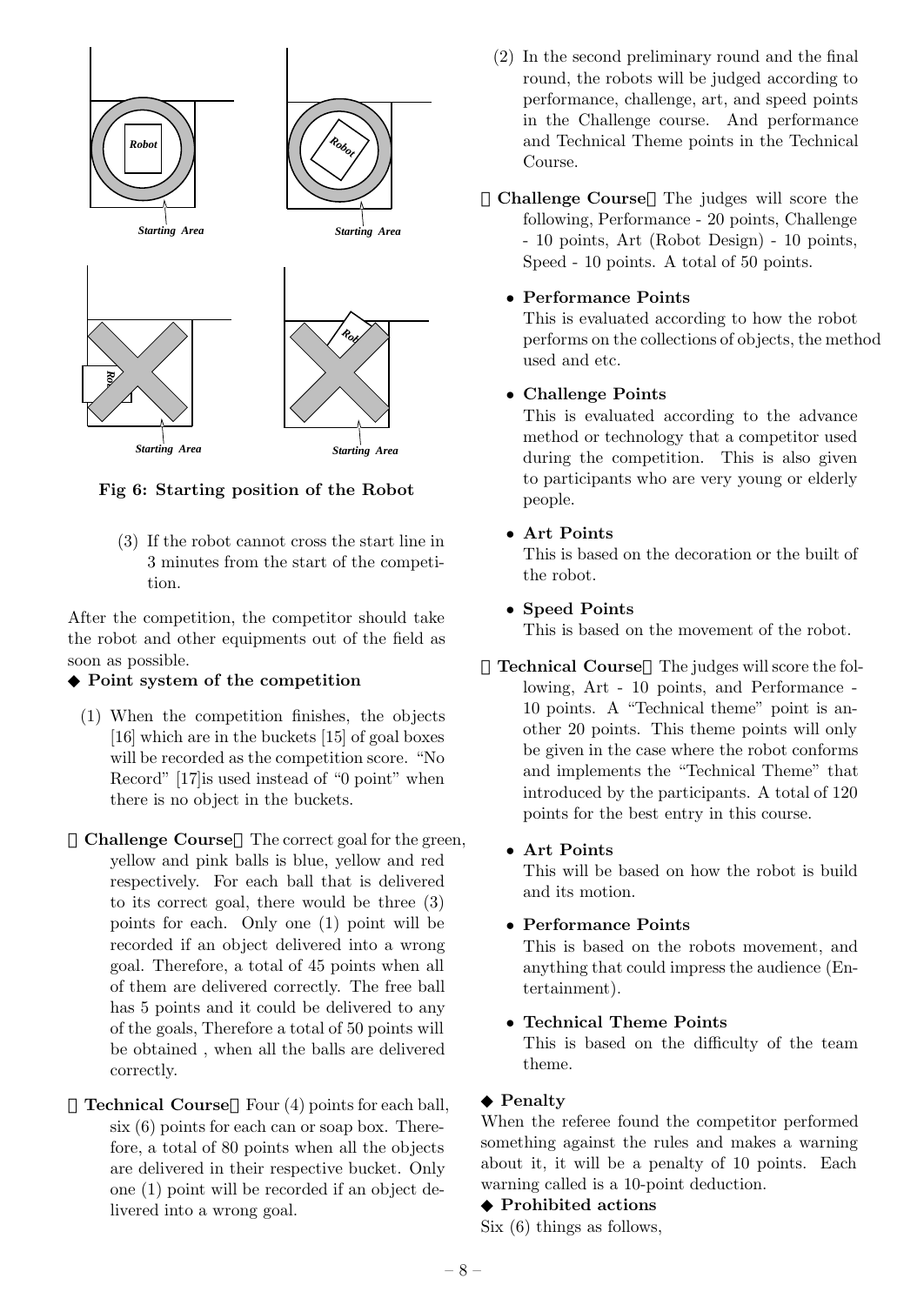

**Fig 7: Goal and Competition Score**

- (1) To control the robots remotely via wire/wireless communication or voices.
- (2) To interrupt when the other competitor is performing.
- (3) To destroy or tarnish the table of the competition.
- (4) To destroy the objects used in the competition.
- (5) Behaviours that destroy the dignity of this competition.
- (6) To object against the commitee's interpretation of the rules.

#### Preliminaries 3 **3 Preliminaries**

- (1) In case when two or more teams got the same score, the referees will decide the ranking. If no agreement can be reached, a play-off will be held.
- (2) Basically, the competition will be held as First Preliminary, Second Preliminary, and Final Round. The number of teams that passed the preliminary games will vary and will depend on the number of competitors. A revival [12] round might be held.
- (3) The referees can decide to advance a particular team to the second preliminary even if the said team did not get any points on the first preliminary.
- (4) In situation where there are too many registered participants, an advanced preliminary



**Fig 8: The characters written on the soap boxes.**

round will be held. If this will be the case, every team will be notified in advanced.

# $\overline{\mathbf{4}}$

Below will receive prizes,

*•* First Place, Second Place, for each course and one Grand Prize, Special Awards: e.g, Robotics Society President Award, and other prizes sponsored by companies.

#### $\mathbf{5}$ Others **5 Others**

- (1) Robots that were considered as identical by the committee can only participate as one entry.
- (2) A numbered label will be given to each team. This label should be attached to the robot before the competition begins. It is recommended that the team's name or the robot's name be written on the label.
- (3) Competitors cannot make objections against the referee's decision. In case, if there are any doubts about the enforcement of the rules, a representative of the team can make formal objection to the executive committee within the competition dates.
- (4) In case of any inconveniency due to crosstalk of the wireless communication devices, there wouldn't be any mediation from the referees. The problem should be solved between the concerned competitors. Just in case of a big effect on the performance of others , the referee might stop the concerned team from using wireless communication.

# **[Details]**

# [1] **Type of Ball (Challenge Course)**

A foam ball of approximately 65 to 70 [mm] in diameter and weigh about 10 [g] to 15 [g]. The colors are green, yellow and pink. There are five balls for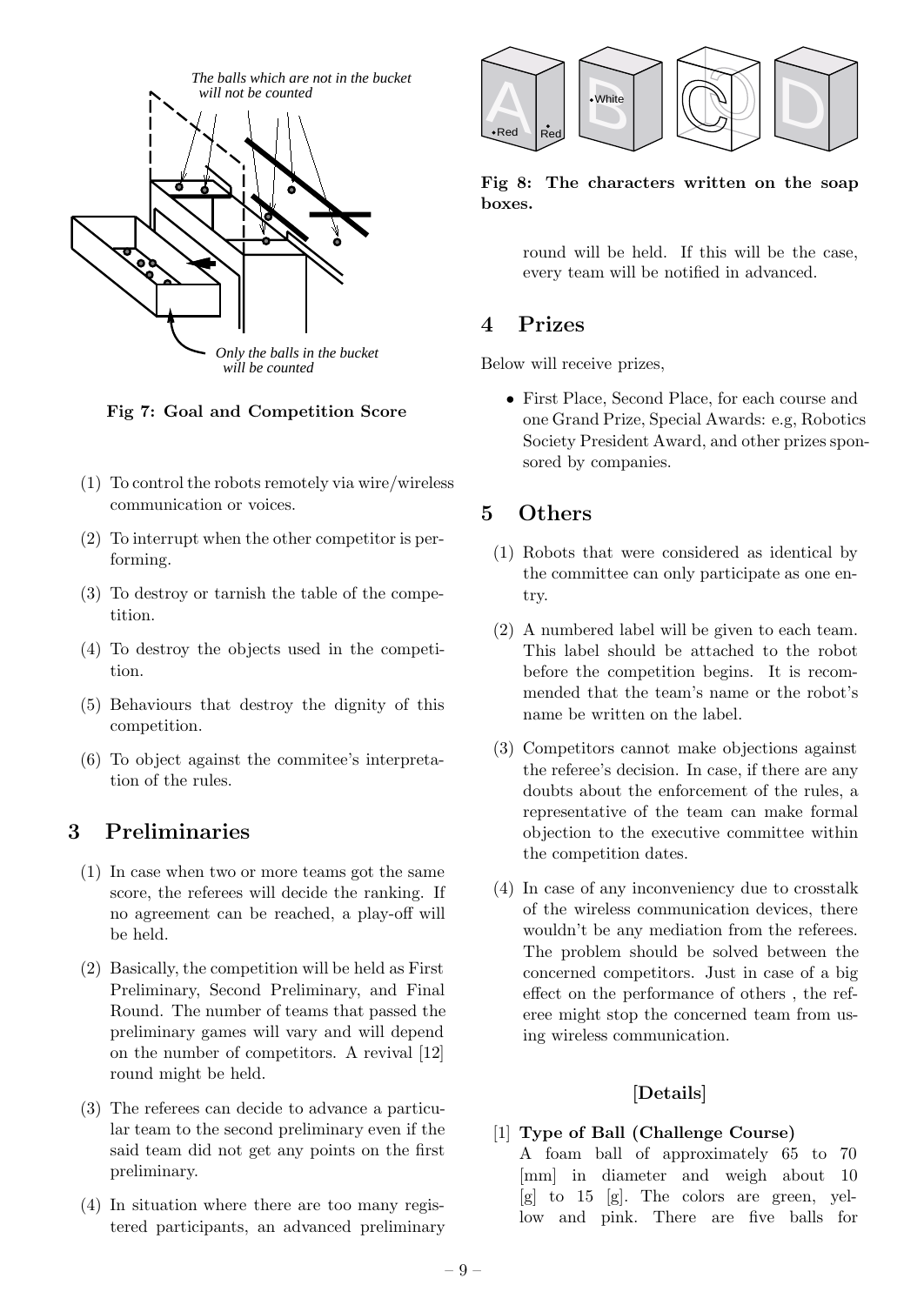each color on the field. One that sold at http://www.promostressball.com/surfacestandard.html looks very similar, but the committee does not confirm if the hardness is the same or not.

# [2] **Free Ball**

A standard yellow tennis ball of approximately 65 [mm] in diameter and weigh 60 [g]. One that made by DUNLOP Co. is compatible. This can be placed on the competition table, e.g., in front of the goal, in the robot, etc., before the start of the competition.

# [3] **Type of Ball (Techinical Course)**

A standard yellow tennis ball of approximately 65 mm in diameter and weigh 60 g. One that made by DUNLOP Co. is compatible.

# [4] **Type of Empty Can**

Navy blue empty steel can of approximately 53 mm in diameter, 110 mm in height, and weigh 34 g. [BOSS SUPERBLEND coffee] by Suntory Co. is now compatible.

# [5] **Type of Soap Box**

A box made by paper including soap. It looks almost red. It is 85 mm x 60 mm x 30 mm in dimension and weigh 100g. On largest two faces(85x60mm), the character  $'A'$ ,  $'B'$ ,  $'C'$ , 'D' are written respectively(i.e. there are box of  $'A'$ ... and box of  $'D'$  as shown in Fig. 8. There is one character per each face. The background color is red, and characters are written in white. The font and size of character is not definite, but it will be san-serif font such as Arial or Helvetica, and not too small. [MYUSE medical soap (with soap inside)] by P&G Maxfactor Co. is compatible to the dimension and weight of box itselt.

# [6] **Technical Theme Presentation (Not obligatory)**

The highly motivated participants can propose " Tehchnical Theme" that needs high level technique at their application. Please note that they can introduce the theme only at their application. In the second preliminary round and the final round, the robots will be judged according to the "Technical theme". And they will get extra 20 points at the best. They need to pay attention to show the technology explicitly. For example, if vision system is implemented, it is good to use the sound or display (LCD) so the audience or judges can see the robot's ability to recognize the character.

# [7] **Self Contained Robot**

It's not connected with cables from the things

outside of the table for the competition. Wireless control by a computer is also permitted.

# [8] **Cable**

The one which is connected from the robot to the things outside of the table.

# [9] **Robot**

All the things inside of the starting area when the performance will be started. Controllers, power-supplies, vision processing unit, etc. can be put at "external equipments area", but sensors including camera are regarded as a part of robots.

- [10] **Other Control Method that can be used** The sequence control type robots (microswitch or others are used as a sensor) is permitted.
- [11] **Position of the Team member during the Competition**

Team members should take necessary measures not to conceal/cover the playing field for the judges and audience during the game.

# [12] **Condition for a Return Match**

To have the chance of entering a second match, the team must have a competition score, comprising of at least one or more balls. The team who fails to score cannot join the return match.

# [13] **Objects Arrangement during Retry**

The pattern will be the same as they started. However, in the random area, the position might not be the same.

[14] **Other Things that a Competitor can do during Retry**

While the retry is applied, you will be allowed to make repair of your robots, mechanical checks, battery exchange or anything that which pertains to your robot will be allowed.

# [15] **Inside the Goal Bucket**

Inside the bucket, a shock absorber will be placed in order to protect the objects.

[16] **Is there a score if the robot falls with the objects**

When the robot/s or part of it fall into the bucket with the objects, a point can still be awarded to it. But in the case where the bucket cannot be removed due to the robot, then no points will be awarded to the said object taken.

# [17] **No Record**

No record means that either there is no valid points incurred or which the referee declared a void to any incurred points of the competitor. This also means that competitor gets 0 points.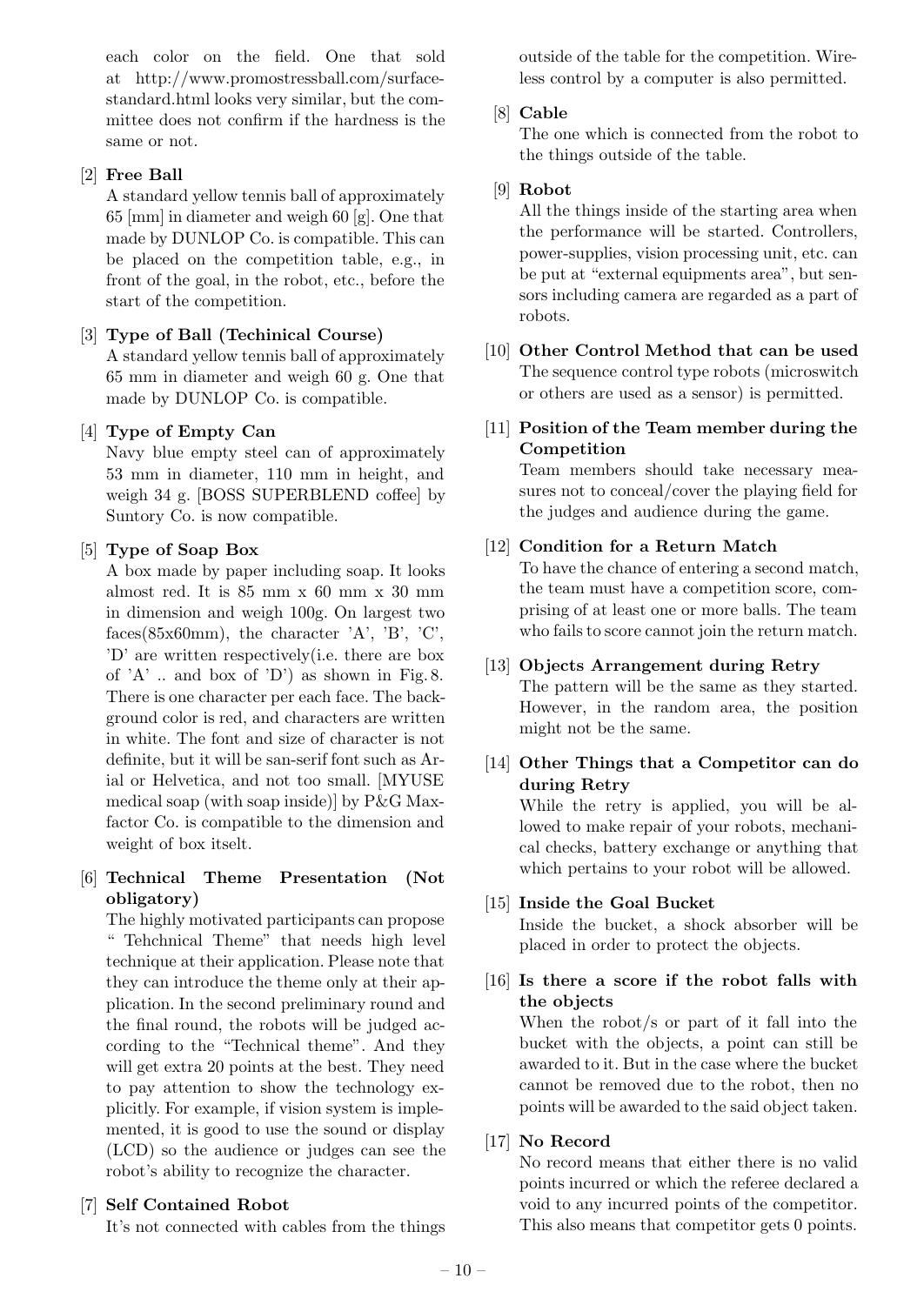# [18] **Net behind the Goal**

Net is used to protect the objects from getting off behind the goal. And it is spread loose enough to accomplish this.

### [19] **What is a Lauan?**

It is a kind of wood, readily available as lumber, veneer, and plywood.

# [20] **Degradation of objects**

Of course, the objects will be degradation as contest is proceeded. It will be change to new one when it was too damaged, but this replacement is not guaranteed. Therefore the robot must be adapted to such degradation.